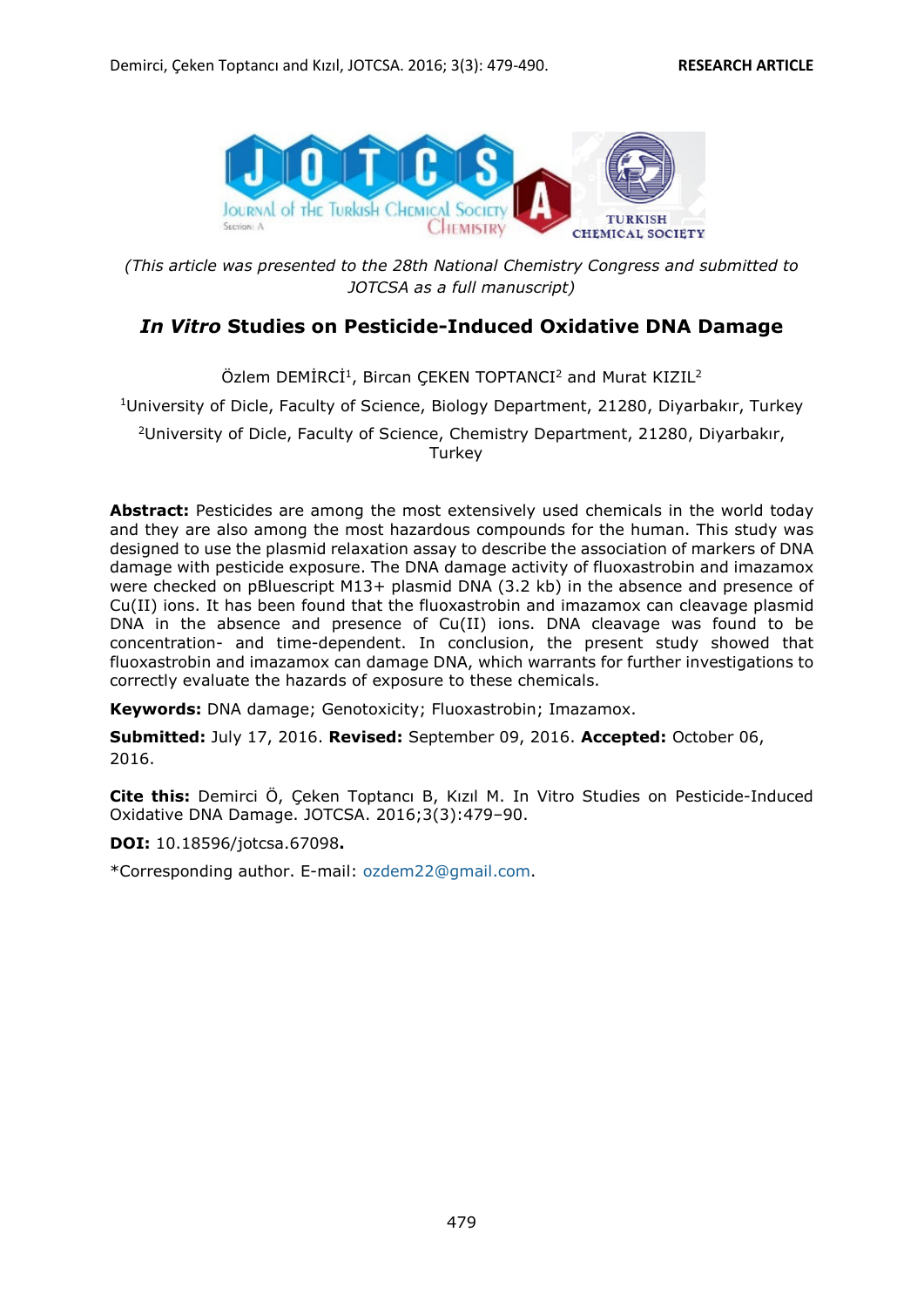#### **INTRODUCTION**

Though extreme anthropogenic activities bring about innumerable accumulation of xenobiotics in biosphere (1, 2), especially pesticides are designed specifically to kill the organisms. Therefore, they are one of the most dangerous chemical compounds (3). Pesticides have to comply with a demand: a high degree of toxicity for only target organisms, but synthetic pesticides are quite inadequate in this respect (4). Pesticides consist of a heterogeneous class of chemicals, developed for the purpose of controlling pests, requisite in modern agriculture, but numerous studies available in the literature are with regard to their genotoxicity (5).

The primary risk factor is the genotoxic potential for long-term effects such as carcinogenic and reproductive toxicology. Most of the pesticides have been tried in a wide range of mutagenicity assays covering gene mutation, DNA damage and chromosomal alteration (6).

Fluoxastrobin is a new strobilurin-type fungicide and it has a broad spectrum of activity against many fungal diseases. It is known that Fluoxastrobin has been registered for foliar utilization on corn vegetables, peanuts, and tuberous, fruiting vegetables, leaf petiole vegetables, and turf, as well as peanut.

Imazamox is a widely used herbicide in the imidazolinone herbicide family and inhibits the acetolactate synthase enzyme, which is critical for the synthesis of the amino acids valine, leucine, and isoleucine in plants.

In field crops, imazamox is effective against a large variety of grass and broadleaf weeds, including downy brome, red rice, shattercanech, jointed goatgrass, wild mustards, common ragweed, common lambsquarters, and others. Pesticides tend to accumulate in the environment and organisms.

It was reported that the amount of pesticide utilized was approximately 2.4 million tons in both 2006 and 2007, with herbicides calculating for the largest part of the total use, followed by other pesticides, fungicides, and insecticides (7). Distinct agriculture applications practised in agricultural areas of the extensive farming inside of hothouses (most especially close the seaboard) and another hand conventional agriculture, which accounts for a heterogeneous type of pesticide use (8).

480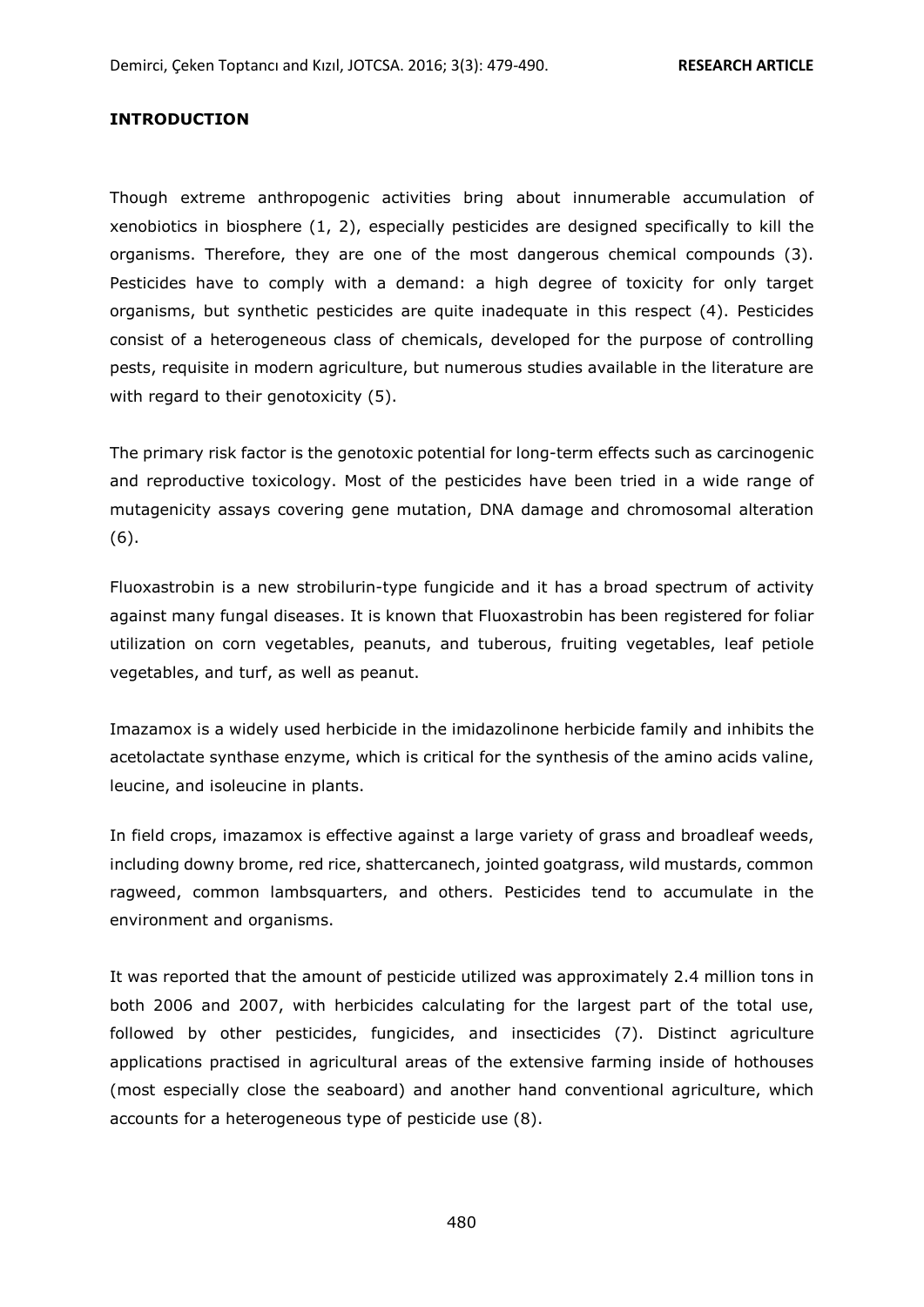Pesticides can be connected to each groove of the DNA double helix with various noncovalent interactions. For example; pesticides can be linked in the wall/surface of each groove of DNA with hydrophobic interaction, specific hydrogen bonds or van der Waals interactions.

Experimental input demonstrated that numerous pesticides had mutagenic qualities causing genetical chromosomal alteration, DNA damage, or mutation (9).

Pesticides exposure caused increasing incidence of cancer, endocrine disorders, neurodegenerative disorders, birth defects, reproductive disorders, Parkinson, Alzheimer, diabetes, cardiovascular diseases, chronic nephropathies, and chronic respiratory disease  $(10).$ 

However, few *in vitro* studies focusing on effects of pesticides on DNA damage have been performed. A study of the genotoxicity of chemicals, such as fluoxastrobin and imazamox is important because of their possible consequences on human health and their relation with cancer and other diseases. Therefore, the aim of present study was to determine the effect of fluoxastrobin and imazamox on plasmid DNA in the absence and presence of ions Cu(II) ions.

### **MATERIALS AND METHODS**

#### **Chemicals**

Fluoxastrobin, Imazamox, acetone, agarose, bromophenol blue, copper(II) chloride, sodium chloride, ethylenediaminetetraacetic acid (EDTA), glacial acetic acid, and trisma base were purchased from Sigma-Aldrich (St Louis, MO) and ethidium bromide was obtained from Amresco LLC (Solon, OH). Plasmid miniprep kit was obtained from Qiagene (Valencia, CA).

### **Purification of Plasmid DNA**

Genejet plasmid mini preparation kit was used to isolate the pBluescript M13+ plasmid DNA. U.V spectroscopy was used to checked the purity of plasmid DNA. DNA concentration is estimated by measuring the absorbance at 260 nm. ( $A_{260} = 1.0$  for 50  $\mu$ g/mL).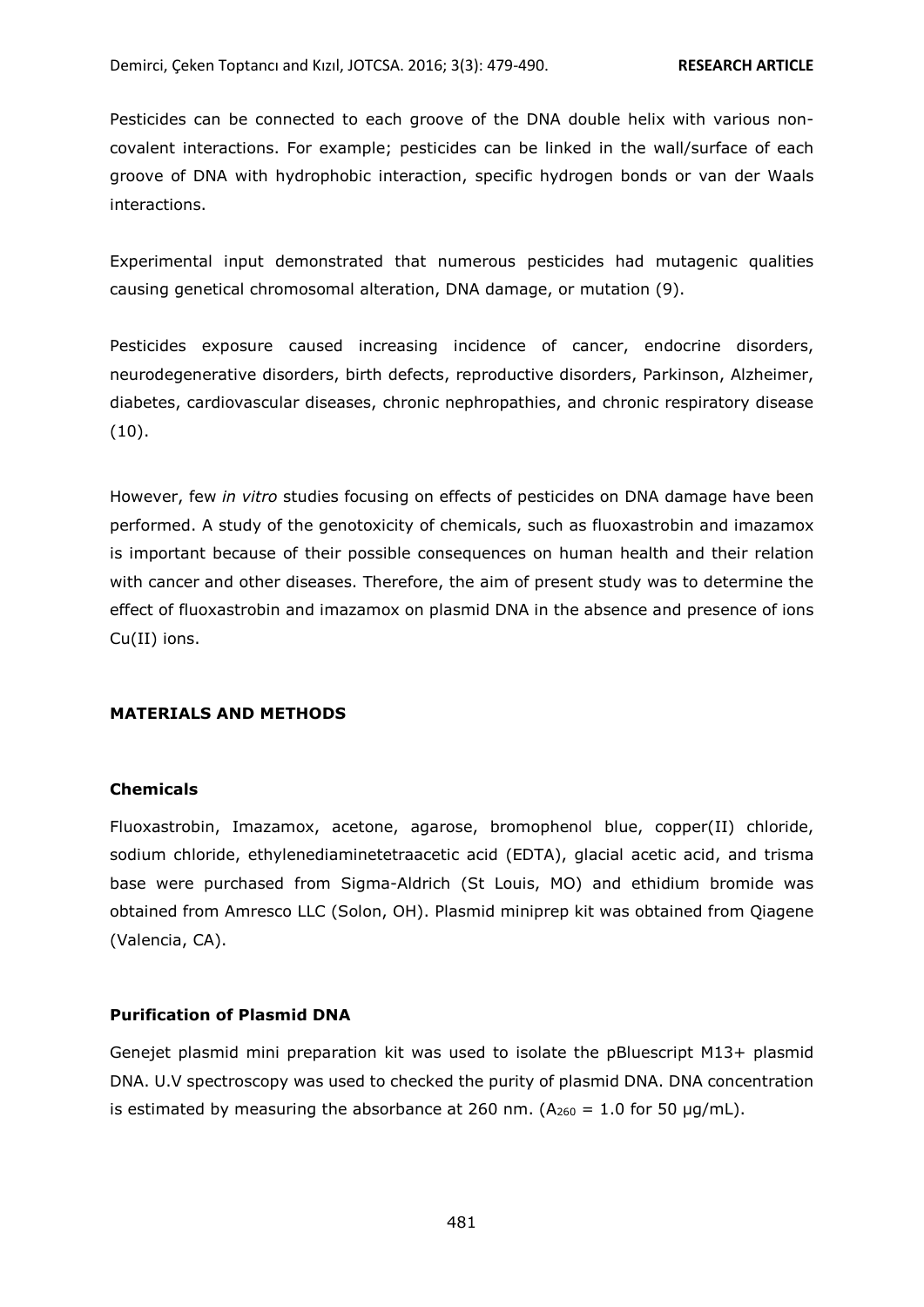#### **DNA Damage with Fluoxastrobin and Imazamox**

This study was designed to use the plasmid relaxation assay to describe the association of markers of DNA damage with pesticide exposure (11). DNA cleavege activity of fluoxastrobin and imazamox were checked in the absence and presence of Cu(II) ions on pBluescript M13+ plasmid DNA (3.2 kb) by agarose gel electrophoresis according to Çeken (12).

0.5-mL Eppendorf tubes which were covered with aluminum foil were used for the reactions and for protecting the samples from light. All reactions were performed in a volume of 10 µL, containing 200 ng of pBluescript M13+ plasmid DNA at room temperature, in phosphate buffer (pH 7.4; 14.29 mM NaCl, 7.14 mM phosphate). Fluoxastrobin and Imazamox (50, 100, 150, 200, 250 μg/mL) were added in the absence and presence of (II) at a final concentration of 100 µΜ. Electrophoresis was performed in the presence of ethidium bromide (10 mg/mL), at 60 V for 90 minutes.

In this experiment, we take advantage of the fact that double-stranded plasmid DNA molecules generally exhibit three conformations that reflect the integrity of the DNA: Supercoiled (sc), open circular (oc), and linear (l).

#### **Densitometric analysis**

Gel documentation system was used for scanning to the gel (Gel-Doc-XR; BioRad).

### **RESULTS AND DISCUSSION**

In order to assess whether prolonged exposure to pesticides in the presence of metal ions could lead to an increase in genetic damage, plasmid DNA exposed to pesticides were evaluated using plasmid relaxation assay.

Excessive use of pesticides in agricultural or domestic areas results in environmental contamination. Though pesticides have significant contributions for the elimination of the harmful effects of pests on plant, animal, and human, they have toxic effects on the nontarget organism.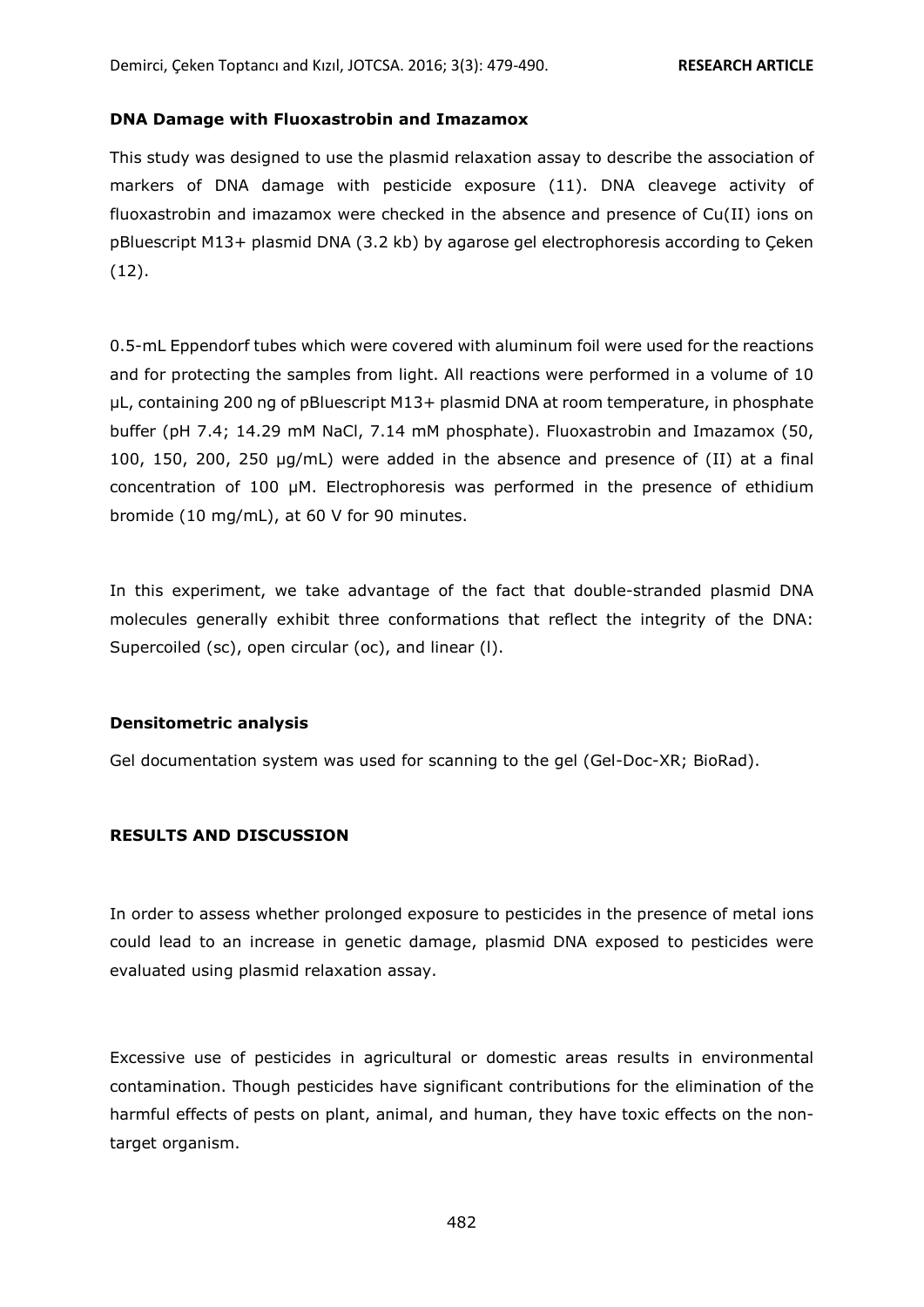It has been clearly demonstrated that pesticidal toxicity alters a variety of physiological functions. Additionally, evidence has shown that pesticide exposure can promote the risk of neurodegenerative diseases and cancer.

Recent evidence also suggests that the pesticides which act as endocrine disruptors have the ability to cause diverse side effect regarded to developmental toxicity and reproductive.

Therefore, it is now evident that research towards understanding how pesticides effect the progression and development of disease will cause to further improvements in public health.

In the literature, chlorpyrifos, methyl parathion, and malathion were investigated for their DNA damage activities (13, 14). However, there is no study with new generation pesticides. Therefore, in this study we used the plasmid relaxation assay to describe the association of markers of DNA damage with fluoxastrobin and imazamox exposure. Plasmid relaxation assay is a cheap and fast method to explain the toxic effect of pesticide. Oxidative damage to DNA is one of the most important mechanisms in the initiation of cancer such damage is sometimes caused by pesticides.

This study is the first to investigate the role of metal ion (copper) in the observed toxic action of pesticides. It is known that copper has the ability to capable of mediating the action of several phenolic compounds producing reactive oxygen and other radicals (15). Since copper exists in the nucleus and is closely associated with chromosomes and DNA bases, in this study we have investigated whether the activation of pesticides such as fluoxastrobin and imazamox by copper can induce strand breaks in DNA. Copper salts have been used extensively as fungicides for a long time so that it is very important to investigate the effects of the combination of copper with other pesticides (16).

The role of fluoxastrobin and imazamox DNA damage was evaluated, and the exposure time is presented in Figure 1-4. As shown in Figures 1 and 3, fluoxastrobin at concentrations between 50-250 µg/mL has no significant effect on cleavage of plasmid DNA in the absence and presence of Cu(II) ions (Figure 1, lane 2-6; Fig 3, lane 3-7). On the other hand, at the concentration between 50-250 µg/mL imazamox can effectively promote cleavage of plasmid DNA in the absence and presence of Cu(II) ions (Figure 2, lane 2-6; Fig 4, lane 3-7).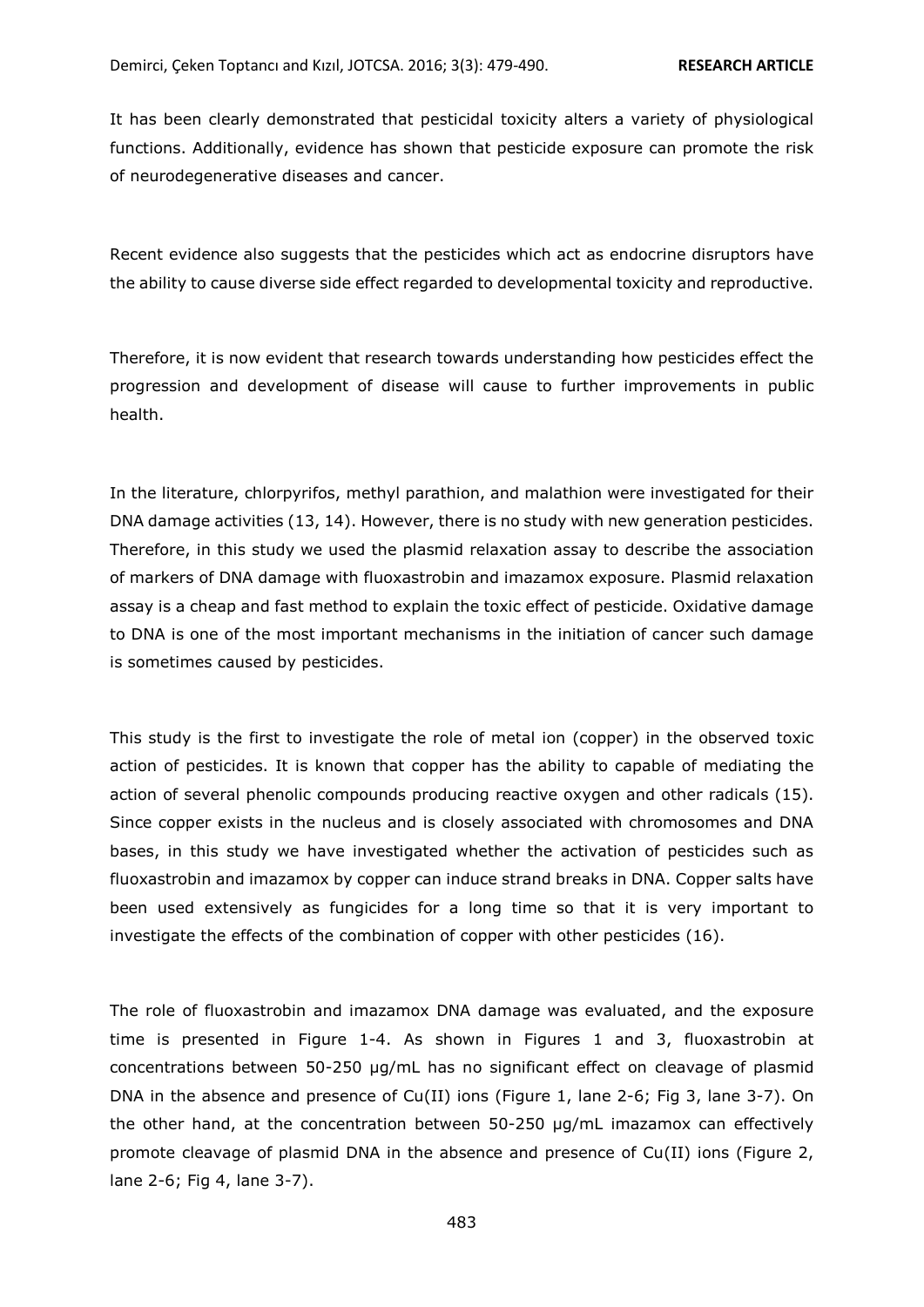In the presence of 100  $\mu$ M concentration of Cu(II), imazamox (50-250  $\mu$ g/mL) induced extensive DNA strand breaks as indicated by disappearance of supercoiled (sc) form and the formation of open circular (oc) and linear form (l).

Copper is widely distributed in nature and is an essential element. Acute poisoning occurs most frequently from the ingestion of copper sulfate or other copper salts, and hepatic necrosis is characteristic of copper poisoning. The redox properties of copper and iron complexes of adriamycin, bleomycin, and thiosemicarbazones have been investigated by electron spin resonance spectroscopy (ESR) (17).

A common property of these metal complexes is their ability to be readily reduced by thiol compounds and oxidized by iron or reduced species of iron to produce free radicals. Copper is also a common cofactor for many enzymes including oxidases and oxygenases (18). Similar to iron, copper acts as a catalyst in the formation of reactive oxygen species and catalyzes peroxidation of membrane lipids (19). The metal ions present in some pesticides and fertilizers (20) may interfere with DNA repair and produce reactive oxygen species (ROS), leading to oxidative damage (6). The pesticide-metal ion-DNA associations might contribute to genotoxicity.

The individual and the combined toxicity of pesticides and metals were studied by Bhuvaneshwari *et al.* (2012). They observed that pesticides, metal ions, and a mixture of them caused DNA damage and this damage inducts mutation in the GADD45β gene (21).

The cleavage of DNA was found to depend on both the concentration of pesticide and the reaction time (24-48 h). Our results indicate that both pesticides used in this study have the ability to damage plasmid DNA in the absence and the presence of metal ions. Therefore, further detailed evaluation of genotoxicity is thus required.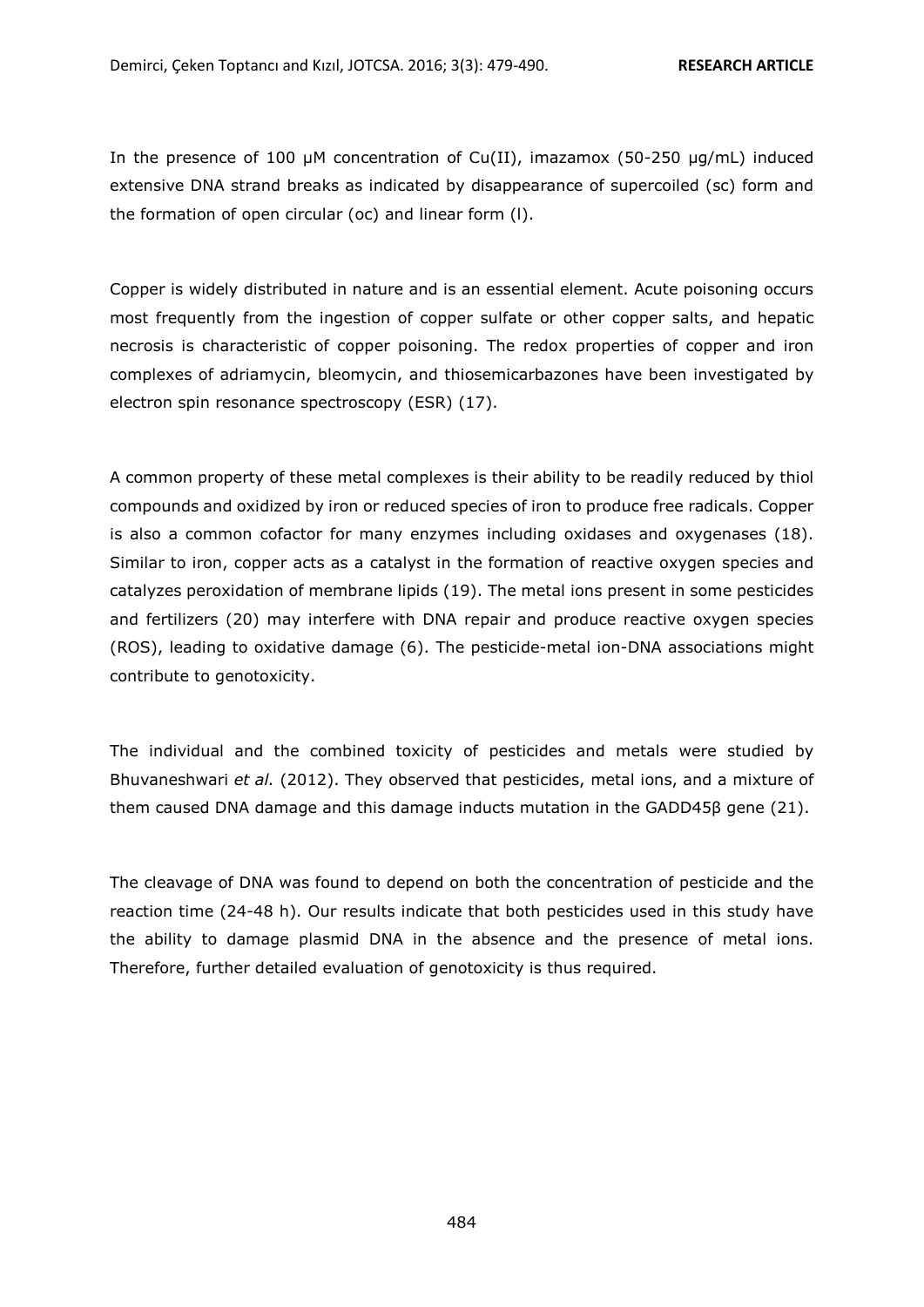

Figure 1. Gel electrophoresis diagram showing the cleavage of pBluescript M13+ plasmid DNA (3.2 kb) fluoxastrobin in the dark at different exposure times (A: 24h, B: 48 h).



**Figure 2.** Gel electrophoresis diagram showing cleavage of pBluescript M13+ plasmid DNA (3.2 kb) by imazamox in the dark at different exposure times (A: 24h, B: 48 h).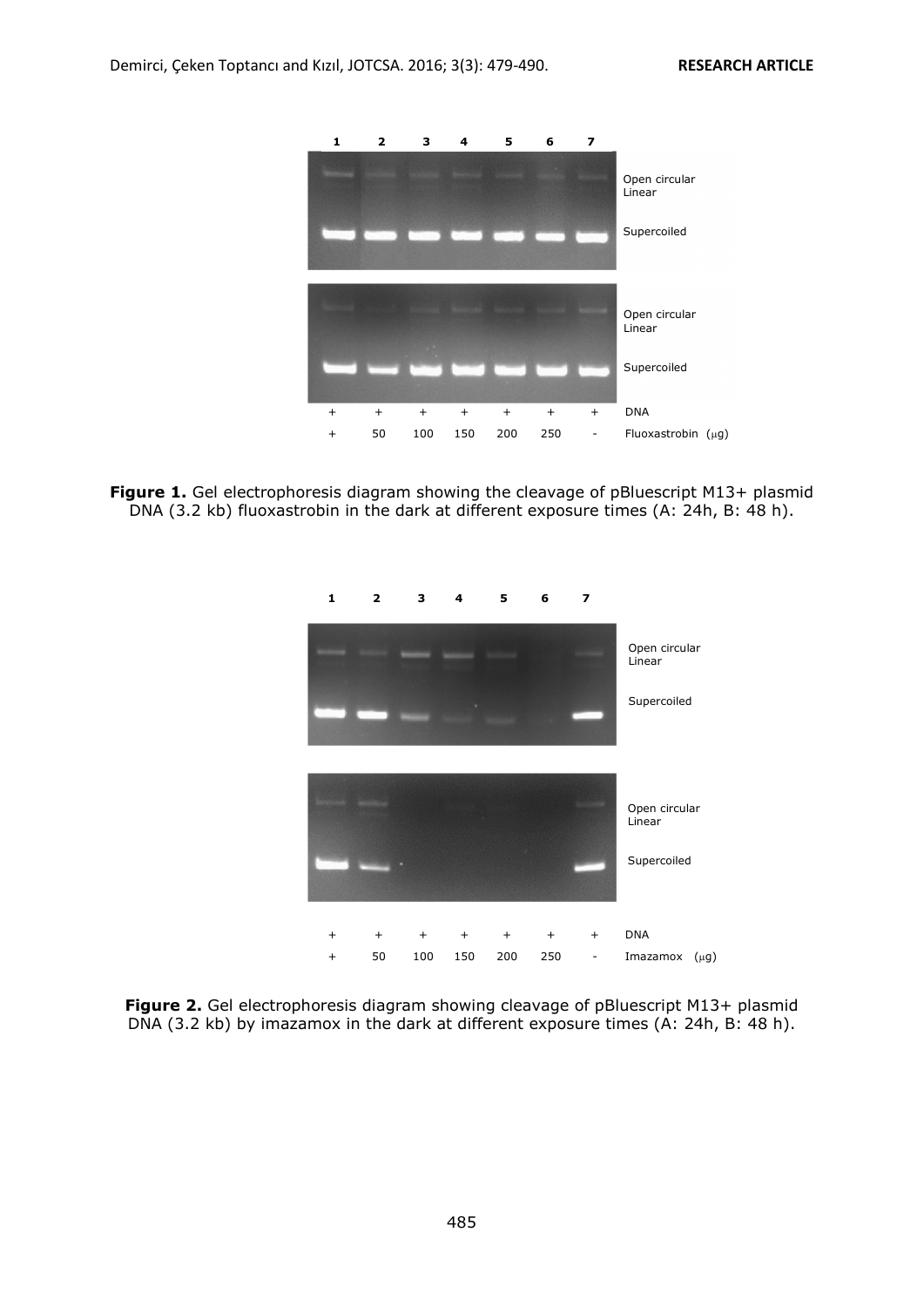

**Figure 3.** Gel electrophoresis diagram showing cleavage of pBluescript M13+ plasmid DNA (3.2 kb) by fluoxastrobin in the presence of CuCl<sub>2</sub> in the dark at different exposure times (A: 24h, B: 48 h).



**Figure 4.** Gel electrophoresis diagram showing cleavage of pBluescript M13+ plasmid DNA (3.2 kb) by imazamox in the presence of CuCl<sub>2</sub> in dark at different exposure times (A: 24h, B: 48 h).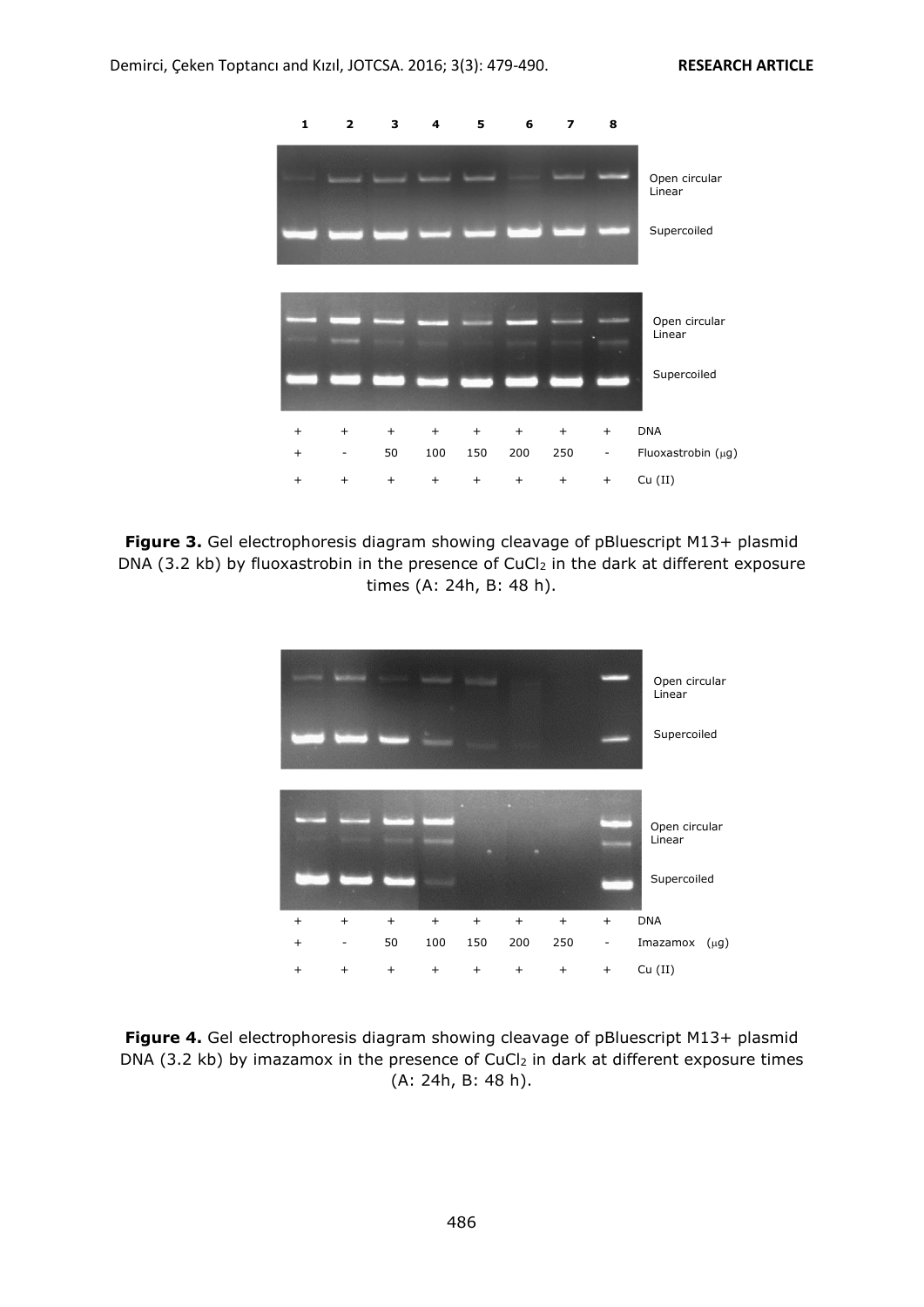#### **REFERENCES**

1. Fernández-Alba AR, Guil H, López GD, Chisti Y. Comparative evaluation of the effects of pesticides in acute toxicity luminescence bioassays. Analytica Chimica Acta. 2002;451:195–202. DOI: 10.1016/S0003-2670(01)01422-2.

2. Vrankovic J, Labus-Blagojevic S, Csanyi B, Makovinska J, Cvetkovic O, Gacic Z, et al. Antioxidant enzymes and GST activity in natural populations of Holandriana holandrii from the Bosna River. Turkish Journal of Biology. 2012;36:477-85. DOI: 10.3906/biy-1111-43.

3. Hanazato T. Pesticide effects on freshwater zooplankton: an ecological perspective. Environmental Pollution. 2001;112:1-10. DOI: 10.1016/S0269-7491(00)00110-X.

4. Lioi MB, Scarfı MR, Santoro A, Barbieri R, Zeni O, Di Berardino D, et al. Genotoxicity and oxidative stress induced by pesticide exposure in bovine lymphocyte cultures in vitro. Mutation Research/Genetic Toxicology and Environmental Mutagenesis. 1998 403 13-20. DOI: 10.1016/S0027-5107(98)00010-4.

5. Fragiorge EJ, Rezende AAAd, Graf U, Spanó MA. Comparative genotoxicity evaluation of imidazolinone herbicides in somatic cells of Drosophila melanogaster. Food and Chemical Toxicology. 2008;46(1):393-401. DOI: 10.1016/j.fct.2007.08.022.

6. Bolognesi C. Genotoxicity of pesticides: a review of human biomonitoring studies. Mutation Research/Reviews in Mutation Research. 2003;543(3):251-72. DOI: 10.1016/S1383- 5742(03)00015-2.

7. Grube A, Donaldson D, Kiely T, Wu L. U.S. EPA Pesticide Market Estimates: 2006-2007. Office of Pesticide Programs. Washington, DC 2011. URL: https://www.epa.gov/sites/production/files/2015-10/documents/market\_estimates2007.pdf.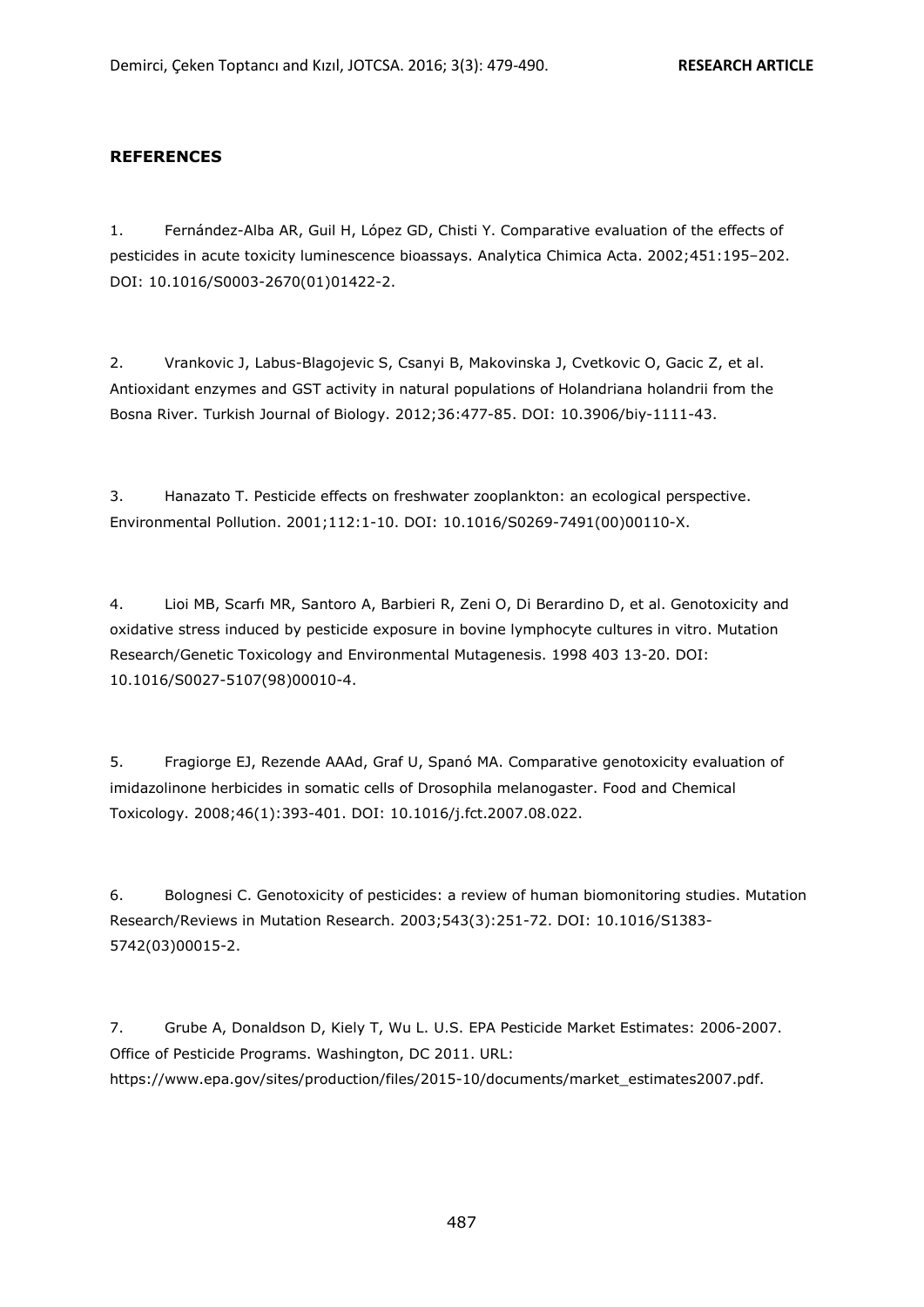8. Parrón T, Requena M, Hernández AF, Alarcón R. Association between environmental exposure to pesticides and neurodegenerative diseases. Toxicology and Applied Pharmacology. 2011 256:379-85. DOI: 10.1016/j.taap.2011.05.006.

9. Bolognesi C, Morasso G. Genotoxicity of pesticides: potential risk for consumers. Trends in Food Science & Technology 2000;11:182-7. DOI: 10.1016/S0924-2244(00)00060-1.

10. Mostafalou S, Abdollahi M. Pesticides and human chronic diseases: Evidences, mechanisms, and perspectives. Toxicology and Applied Pharmacology. 2013;268(2):157-77. 10.1016/j.taap.2013.01.025.

11. Çeken B, Kízíl M. Synthesis and DNA-cleaving activity of a series of substituted arenediazonium ions. Russian Journal of Bioorganic Chemistry. 2008;34(4):488-98. DOI: 10.2307/3752354.

12. Toptancı BÇ. (+)-Duocarmycin Antibiyotiği Analoglarının Sentezlenmesi ve DNA Üzerine Etkilerinin Araştırılması. Dicle University, Science Faculty, Chemistry Department. [PhD Thesis]. 2013.

13. Bagchi D, Bagchi M, Hassoun E, Stohs S. In vitro and in vivo generation of reactive oxygen species, DNA damage and lactate dehydrogenase leakage by selected pesticides. Toxicology. 1995;104(1):129-40. DOI: 10.1016/0300-483X(95)03156-A.

14. Ojha A, Yaduvanshi SK, Pant SC, Lomash V, Srivastava N. Evaluation of DNA damage and cytotoxicity induced by three commonly used organophosphate pesticides individually and in mixture, in rat tissues. Environmental Toxicology. 2013;28(10):543-52. DOI: 10.1002/tox.20748.

15. Nazeem S, Azmi AS, Hanif S, Kumar KS. Reactive Oxygen-Dependent DNA Damage Resulting from the Oxidation of Plumbagin by a Copper-redox Cycle Mechanism: Implications for its Anticancer Properties. Austral-Asian Journal of Cancer. 2008;7:65-72. URL: http://cancerres.aacrjournals.org/content/54/7 Supplement/1895s.short.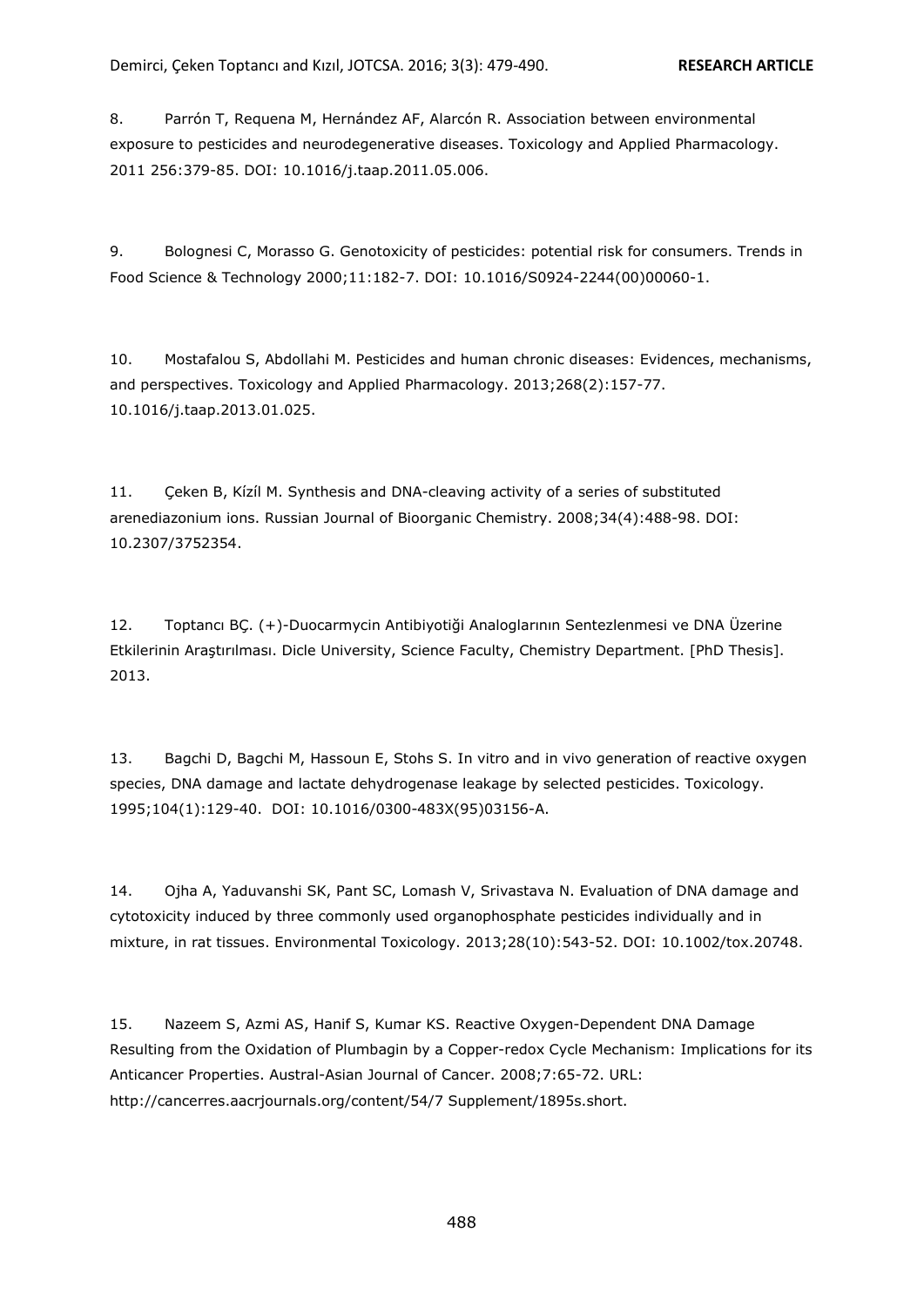16. Chester F. The copper salts as fungicides. The Journal of Mycology. 1890:21-4. DOI: 10.2307/3752354.

17. Antholine WE, Kalyanaraman B, Petering DH. ESR of copper and iron complexes with antitumor and cytotoxic properties. Environmental Health Perspectives. 1985;64:19. URL: https://www.ncbi.nlm.nih.gov/pmc/articles/PMC1568621/.

18. Gutteridge J. Tissue damage by oxy-radicals: the possible involvement of iron and copper complexes. Medical biology. 1983;62(2):101-4. URL: http://europepmc.org/abstract/med/6471925.

19. Chan PC, Peller OG, Kesner L. Copper (II)-catalyzed lipid peroxidation in liposomes and erythrocyte membranes. Lipids. 1982;17(5):331-7. DOI: 10.1007/BF02535190.

20. Zoffoli HJO, do Amaral-Sobrinho NMB, Zonta E, Luisi MV, Marcon G, Tolón-Becerra A. Inputs of heavy metals due to agrochemical use in tobacco fields in Brazil's Southern Region. Environmental Monitoring and Assessment. 2013;185(3):2423-37. DOI: 10.1007/s10661-012- 2721-y.

21. Bhuvaneshwari R, Babu Rajendran R, Kumar K. Induction of DNA Damage and GADD45β gene Mutation in Zebra fish (Danio rerio) due to Environmentally Relevant Concentrations of Organochlorine Pesticides & Heavy Metals. International Journal of Environmental Research. 2012;7(1):219-24. URL: https://ijer.ut.ac.ir/article\_600\_7.html.